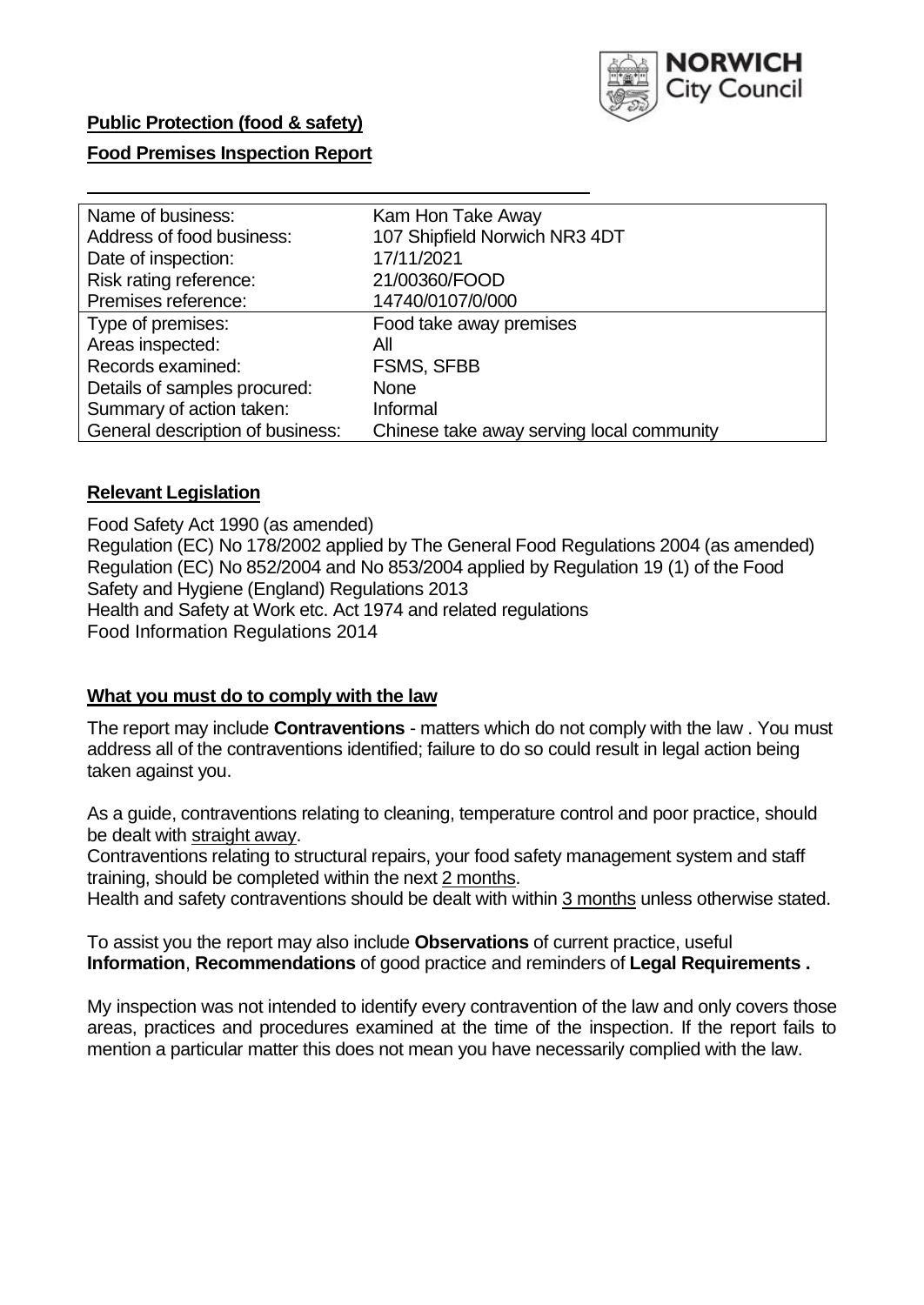## **FOOD SAFETY**

#### **How we calculate your Food Hygiene Rating:**

 The food safety section has been divided into the three areas which you are scored against for the hygiene rating: 1. food hygiene and safety procedures, 2. structural requirements and 3. confidence in management/control procedures. Each section begins with a summary of what was observed and the score you have been given. Details of how these scores combine to produce your overall food hygiene rating are shown in the table.

| <b>Compliance Area</b>                     |          |                |           | <b>You Score</b> |               |    |           |                 |          |  |  |
|--------------------------------------------|----------|----------------|-----------|------------------|---------------|----|-----------|-----------------|----------|--|--|
| Food Hygiene and Safety                    |          |                |           | $\Omega$         | 5             | 10 | 15        | 20              | 25       |  |  |
| <b>Structure and Cleaning</b>              |          |                | $\Omega$  | 5.               | 10            | 15 | 20        | 25              |          |  |  |
| Confidence in management & control systems |          |                | $\Omega$  | 5                | 10            | 15 | 20        | 30 <sup>°</sup> |          |  |  |
|                                            |          |                |           |                  |               |    |           |                 |          |  |  |
| <b>Your Total score</b>                    | $0 - 15$ | 20             | $25 - 30$ |                  | $35 - 40$     |    | $45 - 50$ |                 | > 50     |  |  |
| <b>Your Worst score</b>                    | 5        | 10             | 10        |                  | 15            |    | 20        |                 |          |  |  |
|                                            |          |                |           |                  |               |    |           |                 |          |  |  |
| <b>Your Rating is</b>                      | 5.       | $\overline{4}$ |           | 3                | $\mathcal{P}$ |    |           |                 | $\Omega$ |  |  |

Your Food Hygiene Rating is 3 - a generally satisfactory standard

#### **1. Food Hygiene and Safety**

Food hygiene standards are generally satisfactory and maintained. There is evidence of some non-compliance with legal requirements. Some lapses are evident however generally you have satisfactory food handling practices and procedures and adequate control measures to prevent cross-contamination are in place. The contraventions require your attention; although not critical to food safety they may become so if not addressed. **(Score 10)** 

000300

#### Contamination risks

 equipment should be easily identifiable (e.g. colour coded) and must be stored and **Contravention** You could not demonstrate effective disinfection of equipment and utensils used for both raw and ready-to-eat foods, either by heat or an adequate dishwasher cycle. Separate equipment and utensils must be provided. Such washed separately.

**Information:** I acknowledge you have purchased new containers to replace damaged ones at the last inspection but they must be clearly identifiable by colour, size or material to indicate clearly for use as storing raw meat or cooked meat for example

 **Contravention** You could not demonstrate effective heat disinfection of the food equipment and utensils you use for handling both raw and ready-to-eat foods.: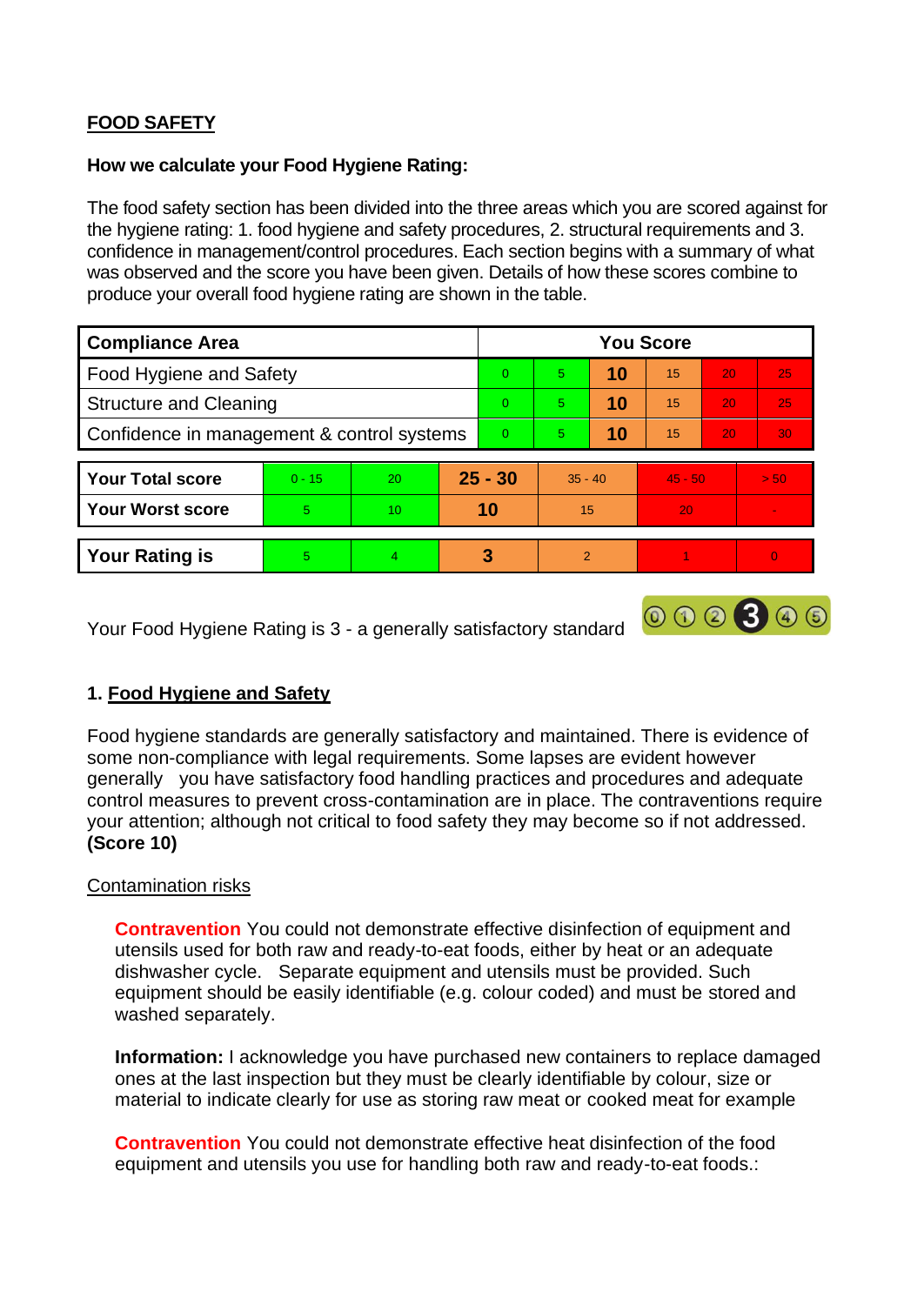• storage containers

### Hand-washing

**Contravention** The following indicated that hand-washing was not suitably managed::

• the wash hand basin was obstructed by a large waste bin

## **2. Structure and Cleaning**

 satisfactory standard but there are some repairs and/or improvements which are required The structure facilities and standard of cleaning and maintenance are of a generally in order for you to comply with the law. Pest control and waste disposal provisions are adequate. The contraventions require your attention; although not critical to food safety they may become so if not addressed. **(Score 10)** 

## Cleaning of Structure

**Contravention** The following items were dirty and require more frequent and thorough cleaning:

- floor/wall junctions
- high level cleaning
- ceiling
- architrave to doors
- extraction pipework

**Contravention** The following items could not be effectively cleaned and must be covered or made non-absorbent:

• mdf or chipboard shelves in rear corridor

## **Maintenance**

**Contravention** The following had not been suitably maintained and must be repaired or replaced:

• splits or holes in flooring

# **3. Confidence in Management**

 but some deficiencies were identified. Some minor issues were identified relating to staff There are generally satisfactory food safety controls in place although there is evidence of some non-compliance with the law. Your records are appropriate and generally maintained supervision and training. You have a satisfactory track record. The contraventions require your attention; although not critical to food safety they may become so if not addressed. **(Score 10)** 

Food Hazard Identification and Control